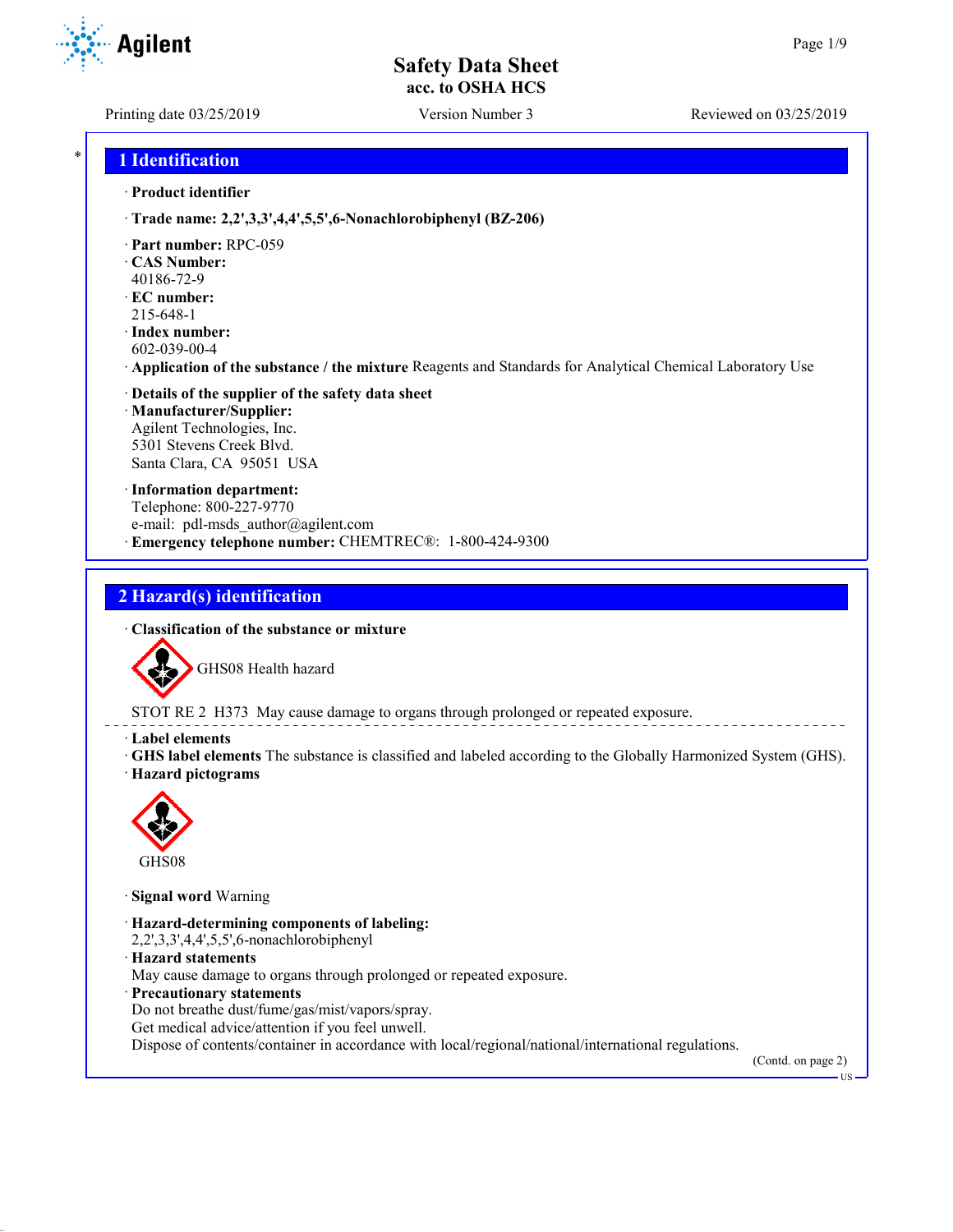Printing date 03/25/2019 Version Number 3 Reviewed on 03/25/2019

**Trade name: 2,2',3,3',4,4',5,5',6-Nonachlorobiphenyl (BZ-206)**

(Contd. of page 1)

· **Classification system:** · **NFPA ratings (scale 0 - 4)**  $\overline{0}$ 

 $\overline{0}$  $Health = 0$ Fire  $= 0$ 

Reactivity  $= 0$ 

# · **HMIS-ratings (scale 0 - 4)**

 HEALTH FIRE REACTIVITY  $\boxed{0}$  Reactivity = 0  $\overline{0}$  Health = 0  $0$  Fire = 0

· **Other hazards**

 $\overline{0}$ 

· **Results of PBT and vPvB assessment**

· **PBT:** Not applicable.

· **vPvB:** Not applicable.

## **3 Composition/information on ingredients**

- · **Chemical characterization: Substances**
- · **CAS No. Description**
- 40186-72-9 2,2',3,3',4,4',5,5',6-nonachlorobiphenyl
- · **Identification number(s)**
- · **EC number:** 215-648-1
- · **Index number:** 602-039-00-4

# **4 First-aid measures**

- · **Description of first aid measures**
- · **General information:**

Symptoms of poisoning may even occur after several hours; therefore medical observation for at least 48 hours after the accident.

- · **After inhalation:** Supply fresh air; consult doctor in case of complaints.
- · **After skin contact:** Generally the product does not irritate the skin.
- · **After eye contact:** Rinse opened eye for several minutes under running water.
- · **After swallowing:** If symptoms persist consult doctor.
- · **Information for doctor:**
- · **Most important symptoms and effects, both acute and delayed** No further relevant information available.
- · **Indication of any immediate medical attention and special treatment needed**
- No further relevant information available.

# **5 Fire-fighting measures**

- · **Extinguishing media**
- · **Suitable extinguishing agents:** Use fire fighting measures that suit the environment.
- · **Special hazards arising from the substance or mixture**
- During heating or in case of fire poisonous gases are produced.

(Contd. on page 3)

US

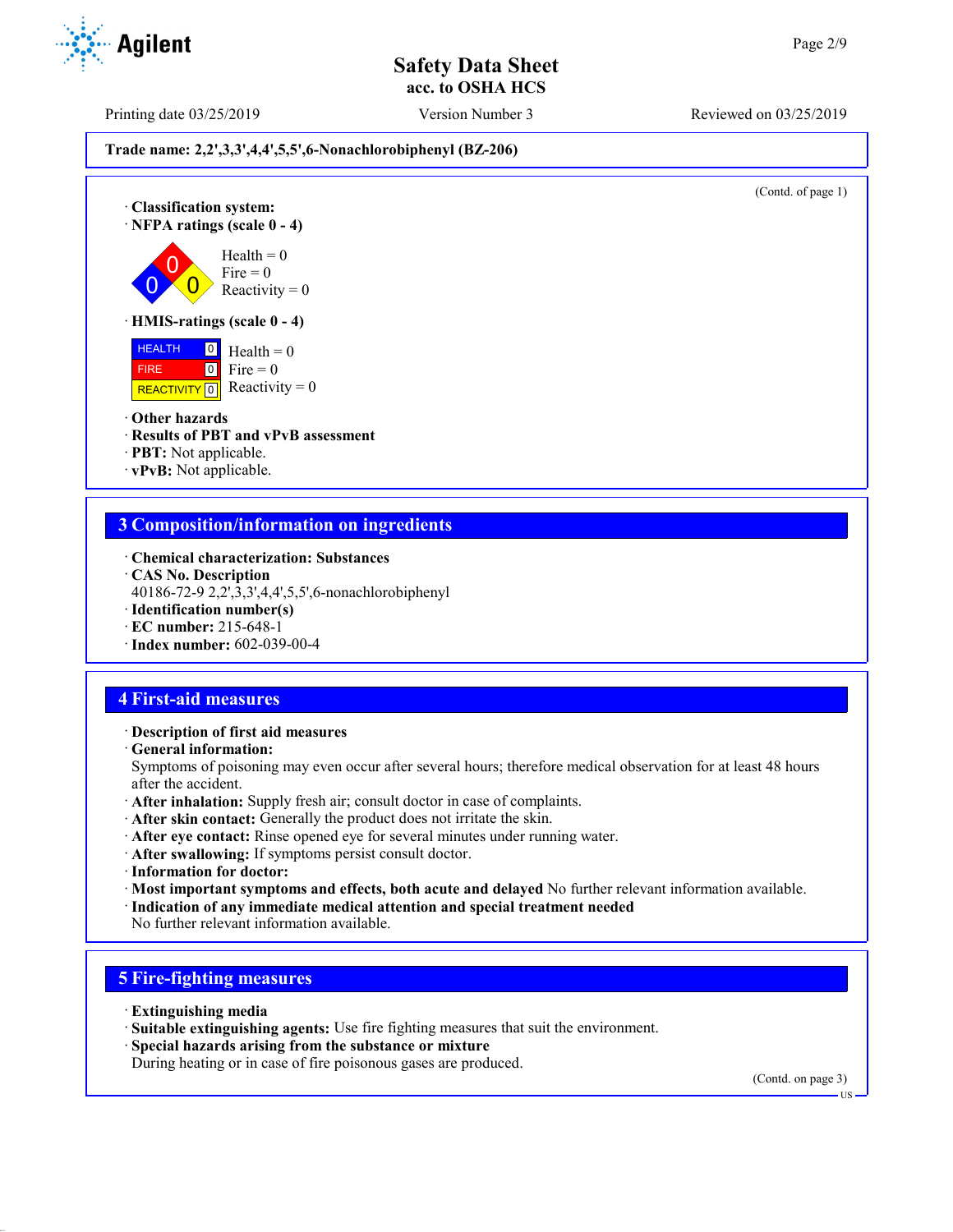Printing date 03/25/2019 Version Number 3 Reviewed on 03/25/2019

**Trade name: 2,2',3,3',4,4',5,5',6-Nonachlorobiphenyl (BZ-206)**

(Contd. of page 2)

· **Advice for firefighters**

· **Protective equipment:** Mouth respiratory protective device.

## **6 Accidental release measures**

· **Personal precautions, protective equipment and emergency procedures** Mount respiratory protective device.

· **Environmental precautions:** Do not allow to enter sewers/ surface or ground water.

· **Methods and material for containment and cleaning up:**

Dispose contaminated material as waste according to item 13.

Ensure adequate ventilation.

· **Reference to other sections**

See Section 7 for information on safe handling.

See Section 8 for information on personal protection equipment.

See Section 13 for disposal information.

· **Protective Action Criteria for Chemicals**

· **PAC-1:**

Substance is not listed.

· **PAC-2:**

Substance is not listed.

· **PAC-3:**

Substance is not listed.

## **7 Handling and storage**

· **Handling:**

· **Precautions for safe handling** Ensure good ventilation/exhaustion at the workplace.

- · **Information about protection against explosions and fires:** Keep respiratory protective device available.
- · **Conditions for safe storage, including any incompatibilities**

· **Storage:**

· **Requirements to be met by storerooms and receptacles:** No special requirements.

- · **Information about storage in one common storage facility:** Not required.
- · **Further information about storage conditions:** None.
- · **Specific end use(s)** No further relevant information available.

## **8 Exposure controls/personal protection**

· **Additional information about design of technical systems:** No further data; see item 7.

· **Control parameters**

· **Components with limit values that require monitoring at the workplace:**

The following constituent is the only constituent of the product which has a PEL, TLV or other recommended exposure limit.

The following constituents are the only constituents of the product which have a PEL, TLV or other recommended exposure limit.

At this time, the remaining constituent has no known exposure limits.

At this time, the other constituents have no known exposure limits.

· **Additional information:** The lists that were valid during the creation were used as basis.

(Contd. on page 4)



US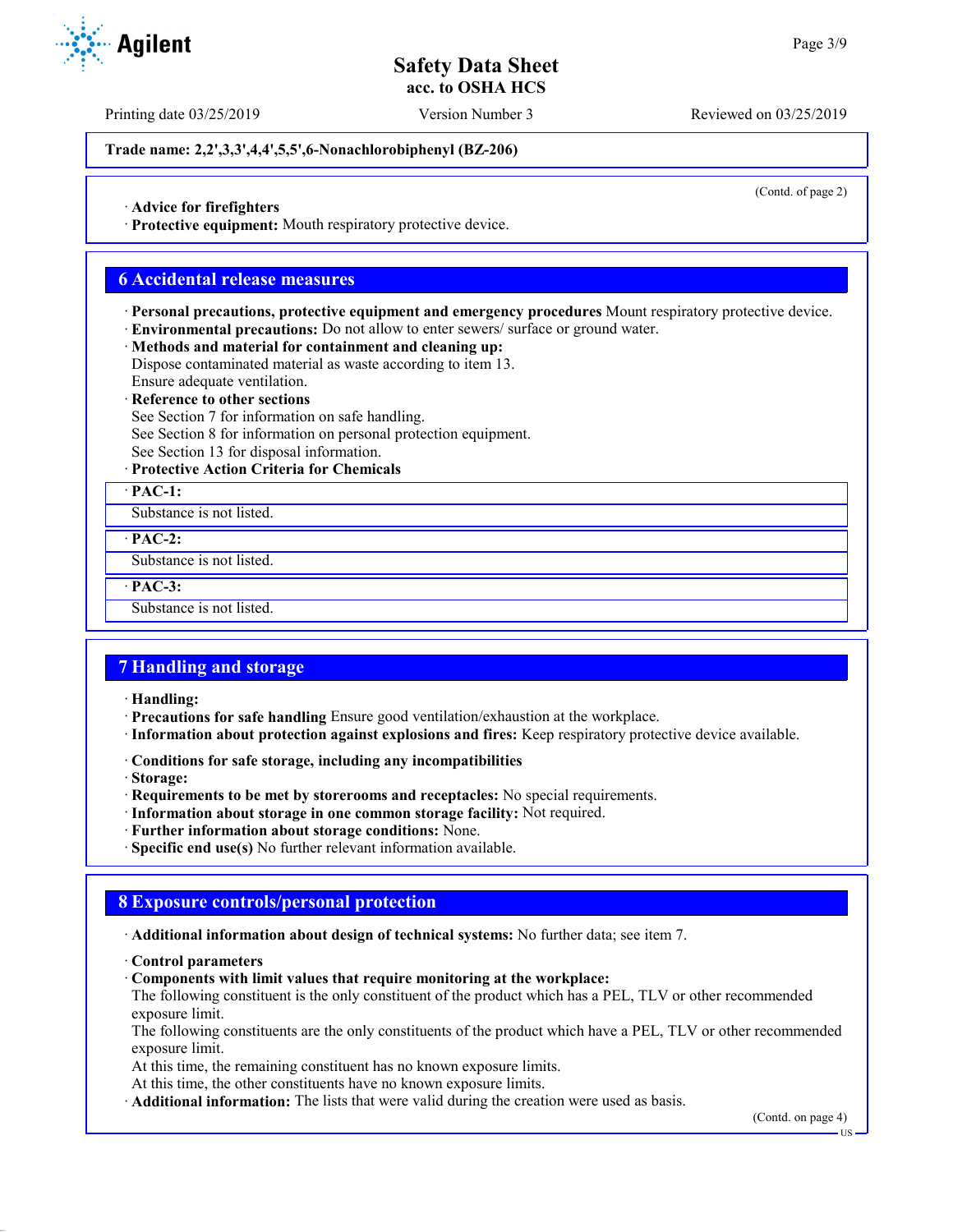Printing date 03/25/2019 Version Number 3 Reviewed on 03/25/2019

## **Trade name: 2,2',3,3',4,4',5,5',6-Nonachlorobiphenyl (BZ-206)**

(Contd. of page 3)

US

| · Personal protective equipment:<br>· General protective and hygienic measures:<br>Keep away from foodstuffs, beverages and feed. |                                                                                                                                                                                                                                                                                                                                               |
|-----------------------------------------------------------------------------------------------------------------------------------|-----------------------------------------------------------------------------------------------------------------------------------------------------------------------------------------------------------------------------------------------------------------------------------------------------------------------------------------------|
|                                                                                                                                   |                                                                                                                                                                                                                                                                                                                                               |
|                                                                                                                                   |                                                                                                                                                                                                                                                                                                                                               |
| Wash hands before breaks and at the end of work.                                                                                  |                                                                                                                                                                                                                                                                                                                                               |
| Store protective clothing separately.                                                                                             |                                                                                                                                                                                                                                                                                                                                               |
| · Breathing equipment:                                                                                                            | When used as intended with Agilent instruments, the use of the product under normal laboratory conditions and<br>with standard practices does not result in significant airborne exposures and therefore respiratory protection is not                                                                                                        |
| needed.<br>device/equipment with appropriate organic or acid gas cartridge.                                                       | Under an emergency condition where a respirator is deemed necessary, use a NIOSH or equivalent approved                                                                                                                                                                                                                                       |
| · Protection of hands:<br>exceeding 4 hrs. Supplier recommendations should be followed.<br>· Material of gloves                   | Although not recommended for constant contact with the chemicals or for clean-up, nitrile gloves 11-13 mil<br>thickness are recommended for normal use. The breakthrough time is 1 hr. For cleaning a spill where there is<br>direct contact of the chemical, butyl rubber gloves are recommended 12-15 mil thickness with breakthrough times |
| For normal use: nitrile rubber, 11-13 mil thickness<br>For direct contact with the chemical: butyl rubber, 12-15 mil thickness    | The selection of the suitable gloves does not only depend on the material, but also on further marks of quality and                                                                                                                                                                                                                           |
| varies from manufacturer to manufacturer.<br>· Penetration time of glove material                                                 |                                                                                                                                                                                                                                                                                                                                               |
| For normal use: nitrile rubber: 1 hour                                                                                            |                                                                                                                                                                                                                                                                                                                                               |
| For direct contact with the chemical: butyl rubber: >4 hours                                                                      |                                                                                                                                                                                                                                                                                                                                               |
| · Eye protection:                                                                                                                 |                                                                                                                                                                                                                                                                                                                                               |
| Tightly sealed goggles                                                                                                            |                                                                                                                                                                                                                                                                                                                                               |
|                                                                                                                                   |                                                                                                                                                                                                                                                                                                                                               |
| <b>9 Physical and chemical properties</b>                                                                                         |                                                                                                                                                                                                                                                                                                                                               |
| · Information on basic physical and chemical properties<br><b>General Information</b>                                             |                                                                                                                                                                                                                                                                                                                                               |
| · Appearance:                                                                                                                     |                                                                                                                                                                                                                                                                                                                                               |
| Form:                                                                                                                             | Solid                                                                                                                                                                                                                                                                                                                                         |
| Color:                                                                                                                            | Not determined.                                                                                                                                                                                                                                                                                                                               |
| Odor:                                                                                                                             | Characteristic                                                                                                                                                                                                                                                                                                                                |
| Odor threshold:                                                                                                                   | Not determined.                                                                                                                                                                                                                                                                                                                               |
| pH-value:                                                                                                                         | Not applicable.                                                                                                                                                                                                                                                                                                                               |
| Change in condition<br><b>Melting point/Melting range:</b><br><b>Boiling point/Boiling range:</b>                                 | Undetermined.<br>Undetermined.                                                                                                                                                                                                                                                                                                                |
|                                                                                                                                   |                                                                                                                                                                                                                                                                                                                                               |
| · Flash point:<br>· Flammability (solid, gaseous):                                                                                | Not applicable.<br>Product is not flammable.                                                                                                                                                                                                                                                                                                  |



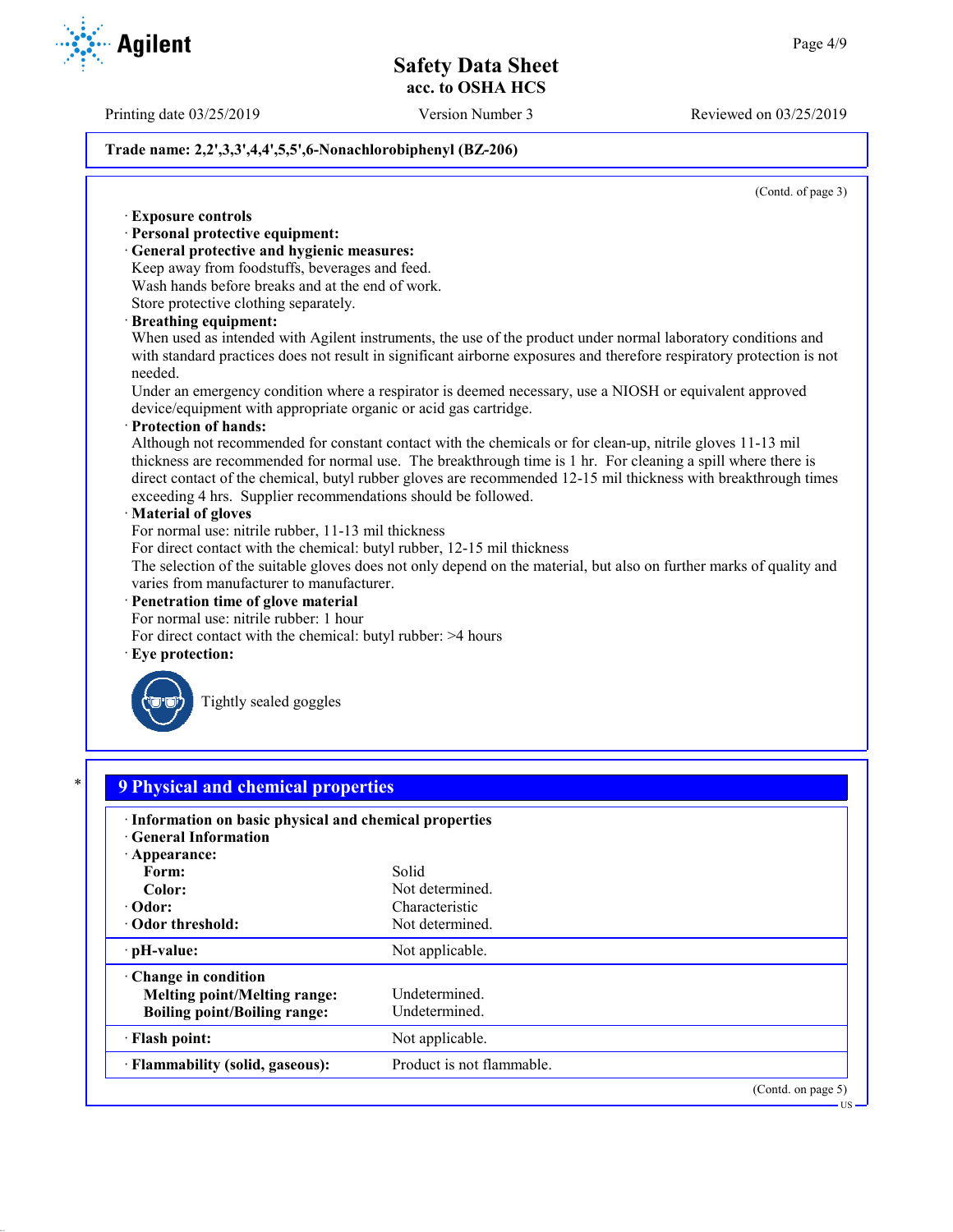

Printing date 03/25/2019 Version Number 3 Reviewed on 03/25/2019

**Trade name: 2,2',3,3',4,4',5,5',6-Nonachlorobiphenyl (BZ-206)**

|                                                            | (Contd. of page 4)                            |
|------------------------------------------------------------|-----------------------------------------------|
| · Decomposition temperature:                               | Not determined.                               |
| · Auto igniting:                                           | Not determined.                               |
| Danger of explosion:                                       | Product does not present an explosion hazard. |
| <b>Explosion limits:</b>                                   |                                               |
| Lower:                                                     | Not determined.                               |
| Upper:                                                     | Not determined.                               |
| · Vapor pressure:                                          | Not applicable.                               |
| · Density:                                                 | Not determined.                               |
| · Relative density                                         | Not determined.                               |
| · Vapor density                                            | Not applicable.                               |
| · Evaporation rate                                         | Not applicable.                               |
| · Solubility in / Miscibility with                         |                                               |
| Water:                                                     | Insoluble.                                    |
| · Partition coefficient (n-octanol/water): Not determined. |                                               |
| · Viscosity:                                               |                                               |
| Dynamic:                                                   | Not applicable.                               |
| Kinematic:                                                 | Not applicable.                               |
| <b>VOC</b> content:                                        | $0.00\%$                                      |
|                                                            | $0.0$ g/l / 0.00 lb/gal                       |
| <b>Solids content:</b>                                     | $100.0\%$                                     |
| Other information                                          | No further relevant information available.    |

# **10 Stability and reactivity**

· **Reactivity** No further relevant information available.

- · **Chemical stability**
- · **Thermal decomposition / conditions to be avoided:** No decomposition if used according to specifications.
- · **Possibility of hazardous reactions** No dangerous reactions known.
- · **Conditions to avoid** No further relevant information available.
- · **Incompatible materials:** No further relevant information available.
- · **Hazardous decomposition products:** No dangerous decomposition products known.

# **11 Toxicological information**

- · **Information on toxicological effects**
- · **Acute toxicity:**
- · **Primary irritant effect:**
- · **on the skin:** No irritant effect.
- · **on the eye:** No irritating effect.
- · **Sensitization:** No sensitizing effects known.

(Contd. on page 6) US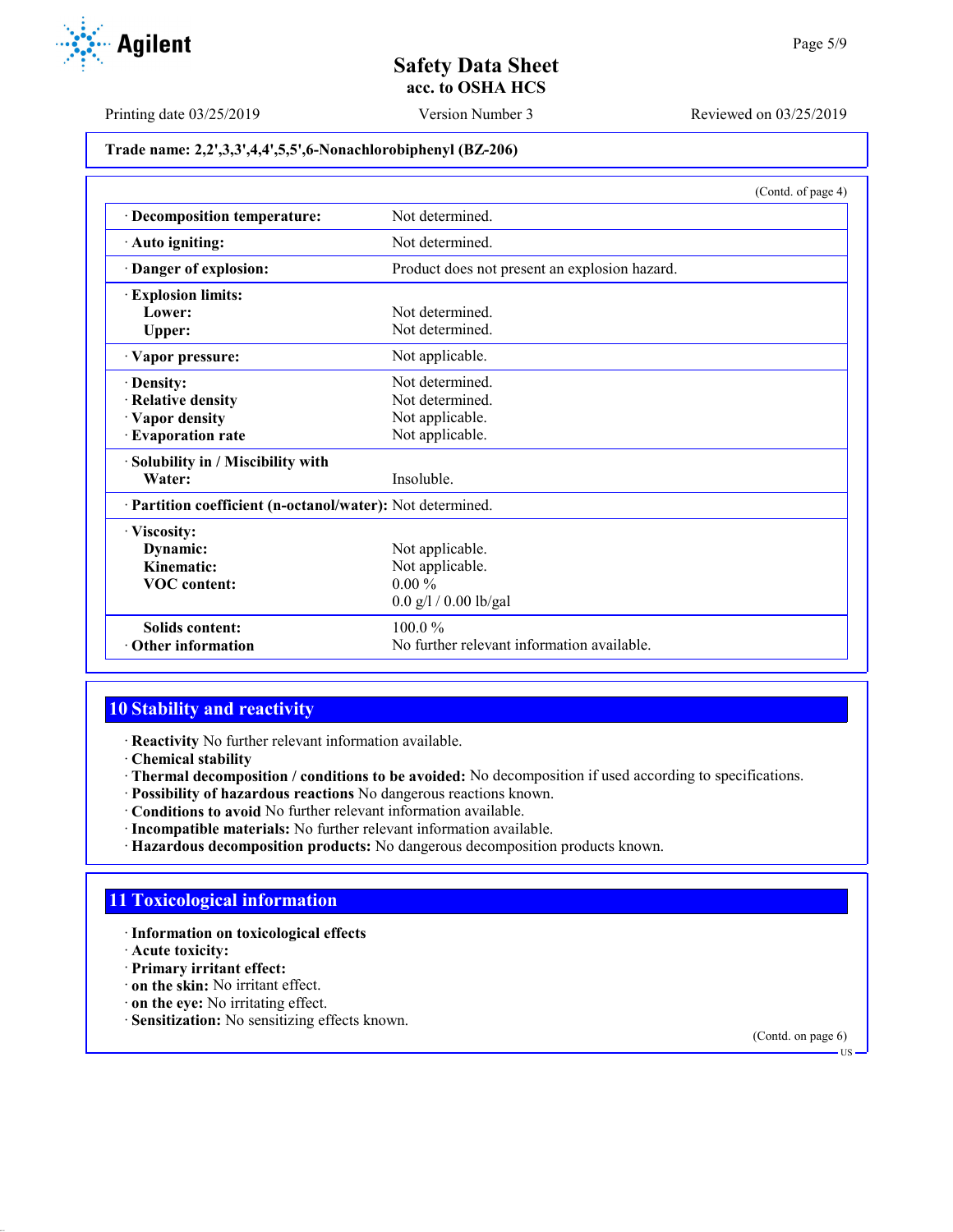Printing date 03/25/2019 Version Number 3 Reviewed on 03/25/2019

**Trade name: 2,2',3,3',4,4',5,5',6-Nonachlorobiphenyl (BZ-206)**

(Contd. of page 5)

US

#### · **Additional toxicological information:**

· **Carcinogenic categories**

### · **IARC (International Agency for Research on Cancer)**

Substance is not listed.

· **NTP (National Toxicology Program)**

Substance is not listed.

#### · **OSHA-Ca (Occupational Safety & Health Administration)**

Substance is not listed.

## **12 Ecological information**

- · **Toxicity**
- · **Aquatic toxicity:** No further relevant information available.
- · **Persistence and degradability** No further relevant information available.
- · **Behavior in environmental systems:**
- · **Bioaccumulative potential** No further relevant information available.
- · **Mobility in soil** No further relevant information available.
- · **Additional ecological information:**
- · **General notes:**
- Water hazard class 3 (Self-assessment): extremely hazardous for water

Do not allow product to reach ground water, water course or sewage system, even in small quantities.

Danger to drinking water if even extremely small quantities leak into the ground.

- · **Results of PBT and vPvB assessment**
- · **PBT:** Not applicable.
- · **vPvB:** Not applicable.
- · **Other adverse effects** No further relevant information available.

# **13 Disposal considerations**

## · **Waste treatment methods**

· **Recommendation:**

Must not be disposed of together with household garbage. Do not allow product to reach sewage system.

- · **Uncleaned packagings:**
- · **Recommendation:** Disposal must be made according to official regulations.

| ⋅ UN-Number               |                                          |
|---------------------------|------------------------------------------|
| · DOT, IMDG, IATA         | UN3432                                   |
| · UN proper shipping name |                                          |
| $\cdot$ DOT               | Polychlorinated biphenyls, solid         |
| $\cdot$ IMDG              | POLYCHLORINATED BIPHENYLS, SOLID, MARINE |
|                           | <b>POLLUTANT</b>                         |
| $\cdot$ JATA              | POLYCHLORINATED BIPHENYLS, SOLID         |



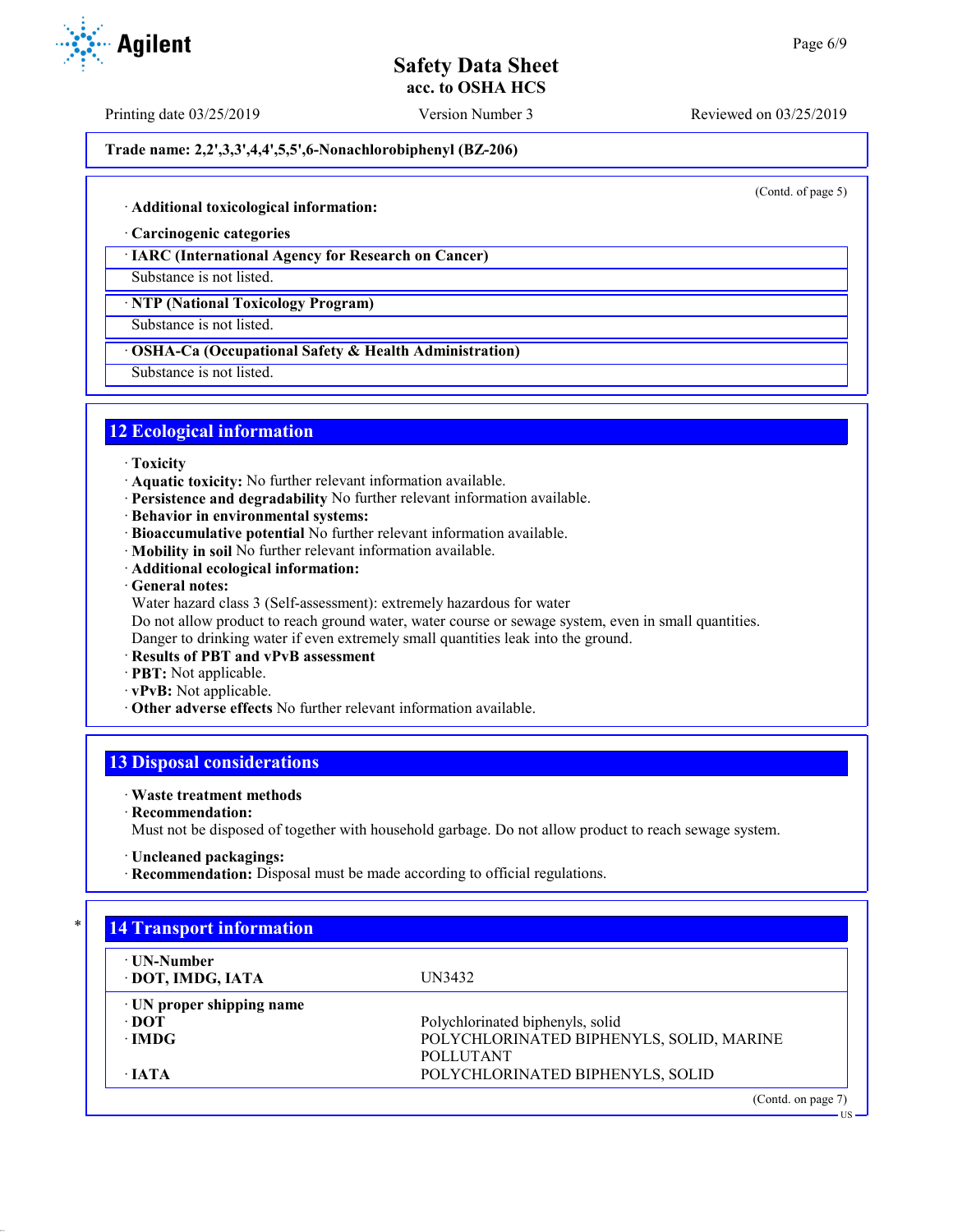

Printing date 03/25/2019 Version Number 3 Reviewed on 03/25/2019

**Trade name: 2,2',3,3',4,4',5,5',6-Nonachlorobiphenyl (BZ-206)** (Contd. of page 6) · **Transport hazard class(es)** · **DOT, IATA** · **Class** 9 Miscellaneous dangerous substances and articles · **Label** 9 · **IMDG** · **Class** 9 Miscellaneous dangerous substances and articles · **Label** 9 · **Packing group** · **DOT, IMDG, IATA** II · **Environmental hazards:** Product contains environmentally hazardous substances: 2,2',3,3',4,4',5,5',6-nonachlorobiphenyl · **Marine pollutant:** Symbol (fish and tree) · **Special precautions for user** Warning: Miscellaneous dangerous substances and articles · **Danger code (Kemler):** 90 **· EMS Number: · Stowage Category** A · **Stowage Code** SW23 When transported in BK3 bulk container, see 7.6.2.12 and 7.7.3.9. · **Transport in bulk according to Annex II of MARPOL73/78 and the IBC Code** Not applicable. · **Transport/Additional information:** · **DOT** On passenger aircraft/rail: 100 kg On cargo aircraft only: 200 kg · **IMDG Limited quantities (LQ)** 1 kg<br> **Excepted quantities (EQ)** Code: E2 **Excepted quantities (EQ)** Maximum net quantity per inner packaging: 30 g Maximum net quantity per outer packaging: 500 g · **UN "Model Regulation":** UN 3432 POLYCHLORINATED BIPHENYLS, SOLID, 9, II, ENVIRONMENTALLY HAZARDOUS

(Contd. on page 8)

US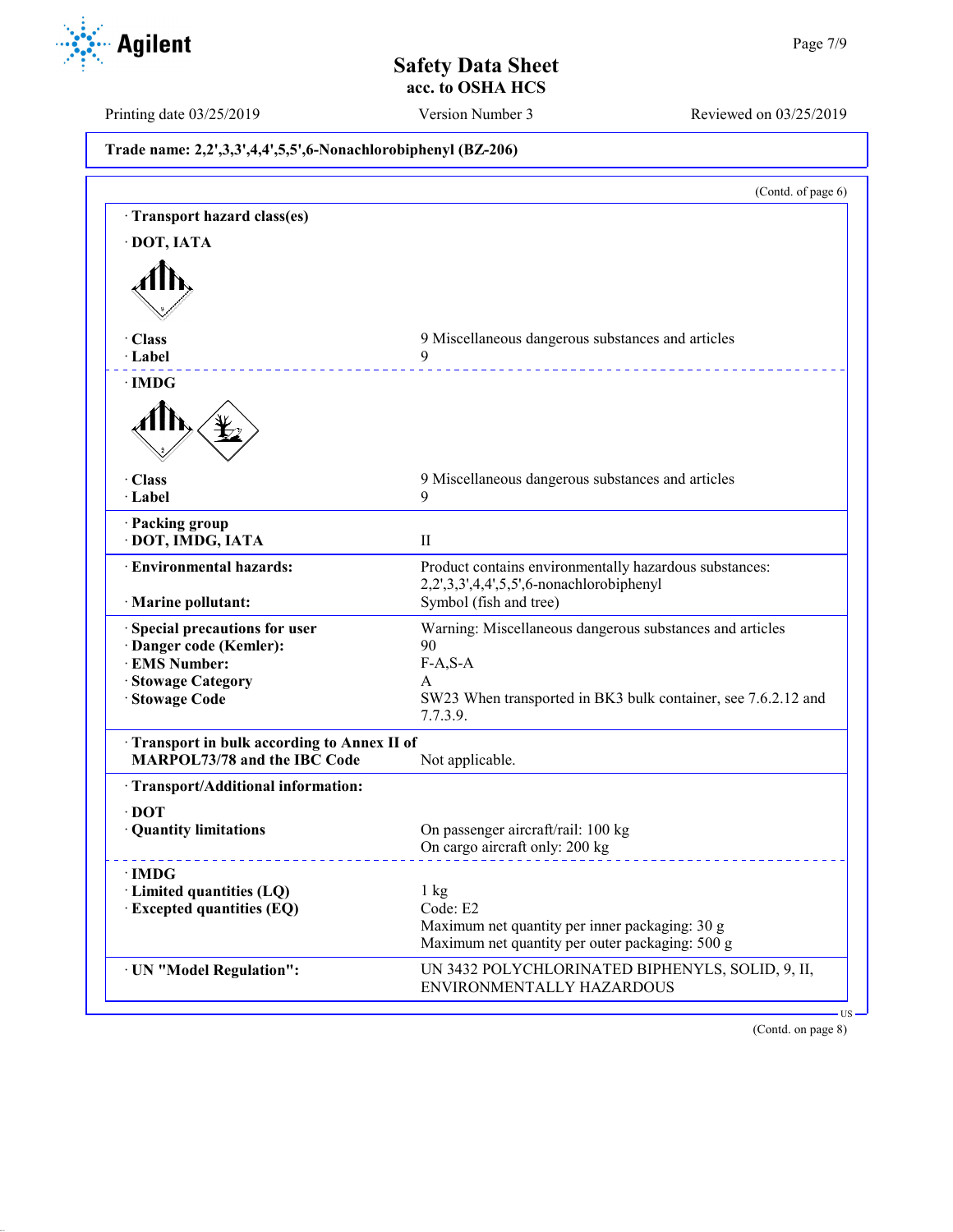Printing date 03/25/2019 Version Number 3 Reviewed on 03/25/2019

**Trade name: 2,2',3,3',4,4',5,5',6-Nonachlorobiphenyl (BZ-206)**

(Contd. of page 7)

# **15 Regulatory information**

· **Safety, health and environmental regulations/legislation specific for the substance or mixture** · **Sara**

· **Section 355 (extremely hazardous substances):**

Substance is not listed.

· **Section 313 (Specific toxic chemical listings):**

Substance is not listed.

· **TSCA (Toxic Substances Control Act):**

Substance is not listed.

· **TSCA new (21st Century Act): (Substances not listed)**

40186-72-9 2,2',3,3',4,4',5,5',6-nonachlorobiphenyl

· **Proposition 65**

· **Chemicals known to cause cancer:**

Substance is not listed.

· **Chemicals known to cause reproductive toxicity for females:**

Substance is not listed.

· **Chemicals known to cause reproductive toxicity for males:**

Substance is not listed.

· **Chemicals known to cause developmental toxicity:**

Substance is not listed.

· **Carcinogenic categories**

· **EPA (Environmental Protection Agency)**

Substance is not listed.

· **TLV (Threshold Limit Value established by ACGIH)**

Substance is not listed.

· **NIOSH-Ca (National Institute for Occupational Safety and Health)**

Substance is not listed.

· **Chemical safety assessment:** A Chemical Safety Assessment has not been carried out.

# **16 Other information**

The information contained in this document is based on Agilent's state of knowledge at the time of preparation. No warranty as to its accurateness, completeness or suitability for a particular purpose is expressed or implied.

· **Department issuing SDS:** Document Control / Regulatory

· **Contact:** regulatory@ultrasci.com

· **Date of preparation / last revision** 03/25/2019 / 2

· **Abbreviations and acronyms:**

ADR: Accord européen sur le transport des marchandises dangereuses par Route (European Agreement concerning the International Carriage of Dangerous Goods by Road)

IMDG: International Maritime Code for Dangerous Goods

- DOT: US Department of Transportation
- IATA: International Air Transport Association

ACGIH: American Conference of Governmental Industrial Hygienists

EINECS: European Inventory of Existing Commercial Chemical Substances

CAS: Chemical Abstracts Service (division of the American Chemical Society)